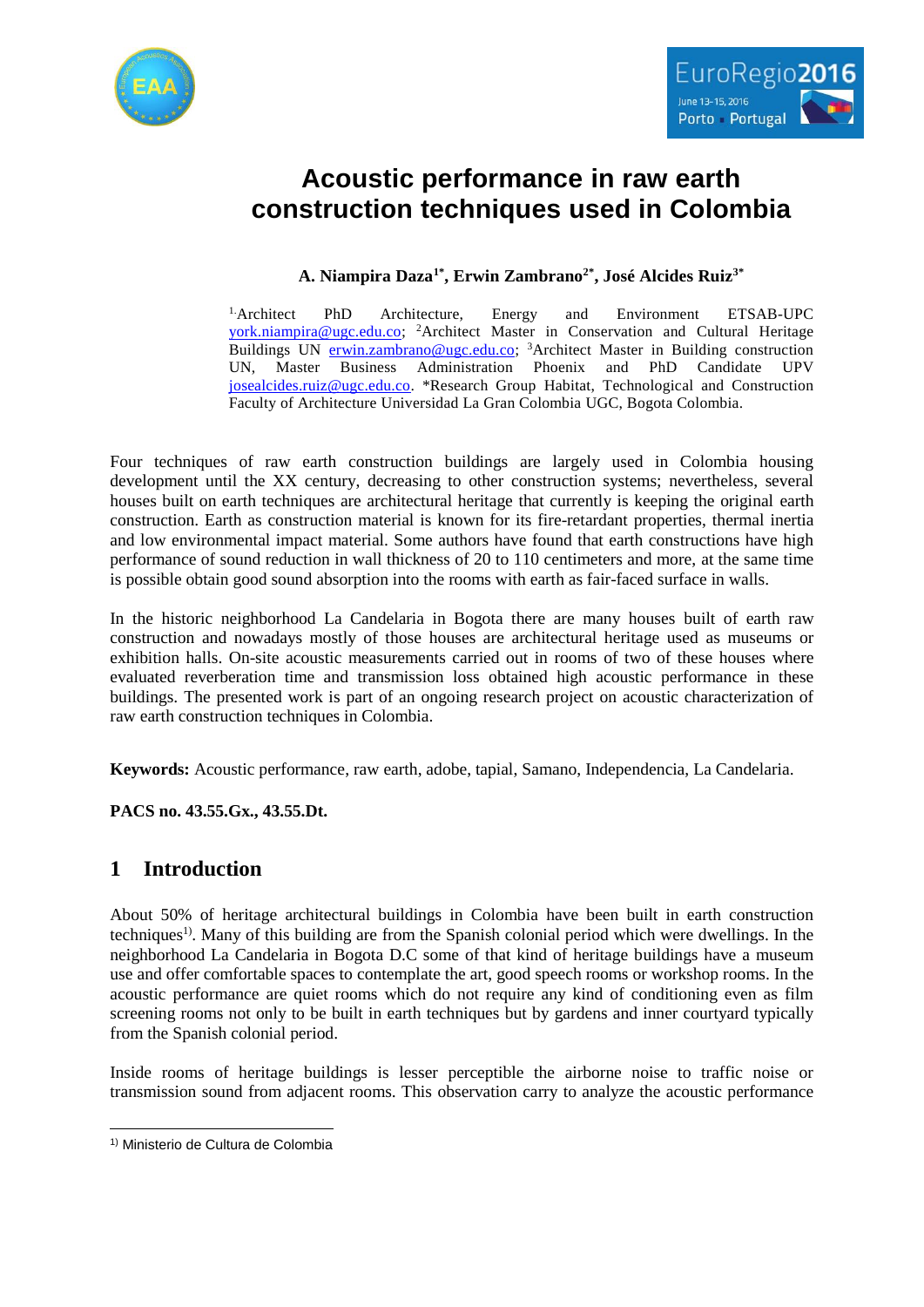

of this type of buildings select two houses in La Candelaria neighborhood in Bogota, La Casa Samano built in 1780 localized in Carrera 4 No. 10-18 and La Casa de La Independencia built in 1637 localized in Calle 10 No. 3-45. Both houses are part of museum of Bogota and belong of La Candelaria Corporation.

In each house was select one room to analyze the reverberation time and loss transmission in one wall to interior courtyard. This testing campaign is part of a research project focused in the characterization of the acoustic performance of the construction techniques on raw earth used in Colombia.

### **2 Raw earth construction, techniques more used in Colombia**

- **Tapial or rammed earth** is a construction technique in walls through compaction of earth with a "pisón" between wood boards. The walls have thickness from 40 to 200cm.

- **Adobe** is a block made of mass of clay raw to improve the cohesion. The most common dimensions of the block are  $30 \times 15 \times 7$ cm and traditionally  $38 \times 18 \times 8$ cm [1].

- **Brick compact earth BTC2)** block of raw earth made of mixing of earth 82,75%, sand 6,20% and concrete 11,3% [2]. This technique was developed in Colombia after 50´s by means the machine Cinva Ram created for the industrialization of brick to improve the adobe blocks.

- **Bahareque** are wood elements vertical and horizontal than form a simple or double mesh with an inner space filling of earth and clay [3]. This is a very ancient technique developed since the human beginnings.

These techniques are used around the world in some countries of America, Africa, Europe, Asia and Oceania [4]. The rammed earth and the adobe technique were learned in Colombia from the Spanish colonization period.

### **3 Acoustic performance in raw earth walls**

The amount of mass (superficial density  $Kg/m<sup>2</sup>$ ) in raw rammed earth walls and big thicknesses represent a better improvement of sound reduction. A rammed earth wall of 250mm thickness can has 50dB<sup>3)</sup> sound reduction and 300mm thickness with dry density  $p = 2100 \text{Kg/m}^3$  achieves sound reduction index R=58.3dB [5], this values far exceed the minimum acoustic standards.

The Australian acoustic standard AS/NZS 1276-1979<sup>4)</sup> is one of a few regulation around the world which indicated values of performance earth walls, according measurements done of some researchers found that a rammed earth wall 300mm thickness achieve Sound Transmission Class STC 57dB<sup>5)</sup> and

l

<sup>2)</sup> in spanish language BTC "Bloque de tierra compactado".

<sup>3)</sup> Bulletin 5 Earth-Wall Construction CSIRO testing. [http://www.rammedearthconstructions.com.au/rammed](http://www.rammedearthconstructions.com.au/rammed-earth-info/)[earth-info/](http://www.rammedearthconstructions.com.au/rammed-earth-info/) (source consulted in january 2016)

<sup>4)</sup> Australian Standard Methods for determination of sound transmission class and noise isolation class of building partitions. Replaced by AS/NZS 1276.1:1999

<sup>5)</sup> <http://rammedearth.davis.net.au/Terra2000.php> (source consulted in january 2016)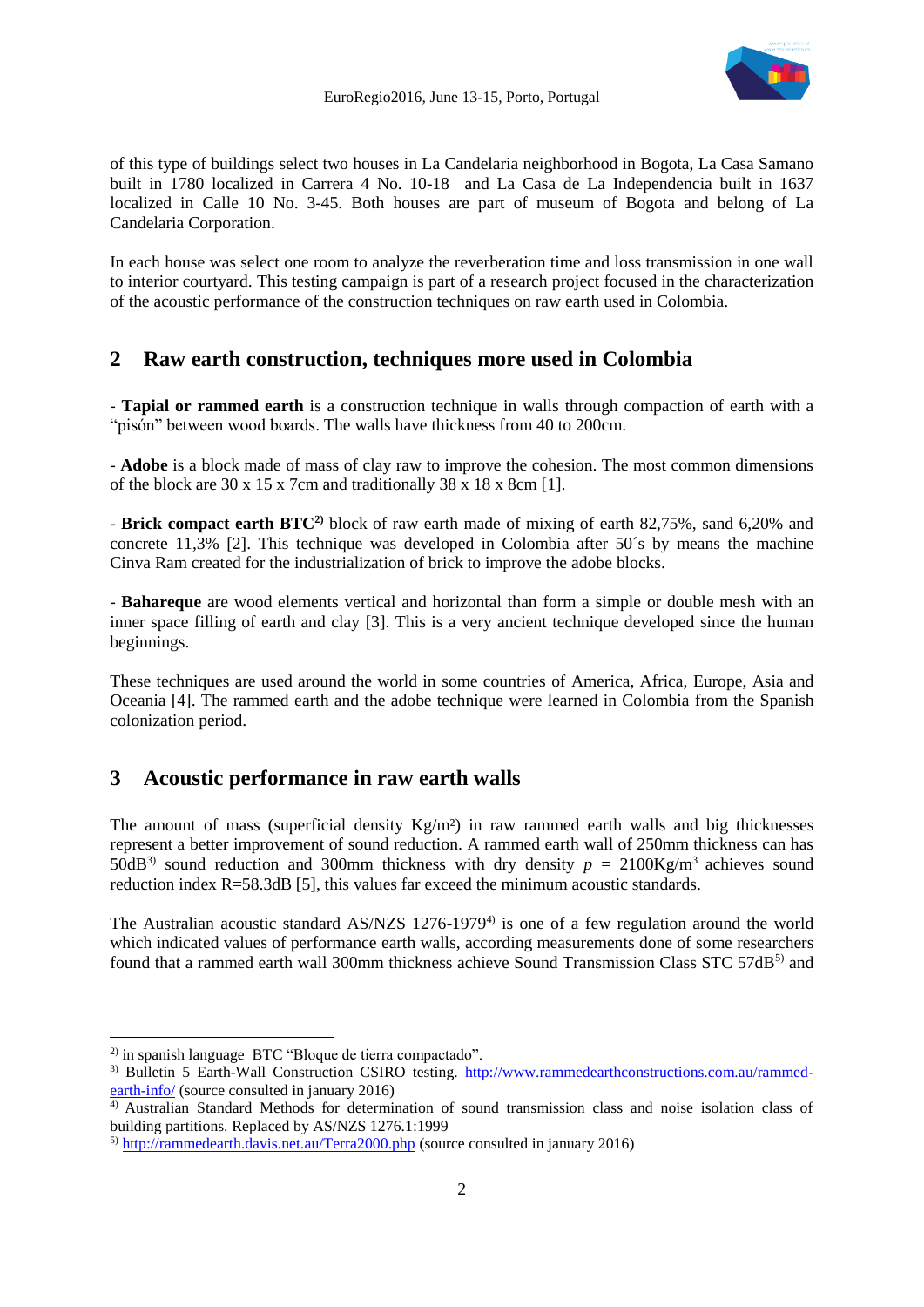

a rammed earth wall 250mm thickness achieve Sound Transmission Class STC 50dB<sup>6</sup>, good results for any material.

In the research to achieve sound reduction values in rammed earth wall, recognizing superficial density (m) is possible establish an approximated value through the next formula of a British standard<sup>7</sup>

$$
R_w = 21.65 \log 10m - 2.3\tag{1}
$$

In other research found compare the sound attenuation achieved in structures made of different materials: earth block 15% perforation ( $p = 1600$ Kg/m<sup>3</sup>), vertically perforated brick, plastered on both sides ( $p = 1200 \text{Kg/m}^3$ ) and calcium silicate masonry unit ( $p = 1800 \text{kg/m}^3$ ), 24cm thickness in all cases and a vertically perforated brick ( $p = 800 \text{kg/m}^3$ ) last one with less sound attenuation. The sample to obtained better sound attenuation is the earth block perforated achieves between 10 to 20dB higher than the others [6].

#### **3.1 Sound absorption in an earth wall**

Some sources consulted about earth construction say that the wrinkled on earth walls could have good sound absorption, however was found that an earth brick can has sound absorption coefficient  $\alpha$  = 0,0015 in the range frequency 500Hz and 1000Hz [7] according this results earth brick does not have a high sound absorption coefficient front other materials (concrete, brickwork, plaster board and fiber board) but is important have on mind that porosity in any material can improve the sound absorption, so will be useful studying and do testing in this field.

Values and results of sound reverberation in rooms built on earth are unknown. In the next figure 1 shows some reference values between activity and volume in rooms.



 $\overline{\phantom{a}}$ 6) <http://earthdwellings.com/2013/12/10/excellent-acoustic-properties-of-rammed-earth/> (source consulted in january 2016)

<sup>7)</sup> Formula mass law curve British Standard BS8233-2014 Guidance on sound insulation and noise reduction for buildings.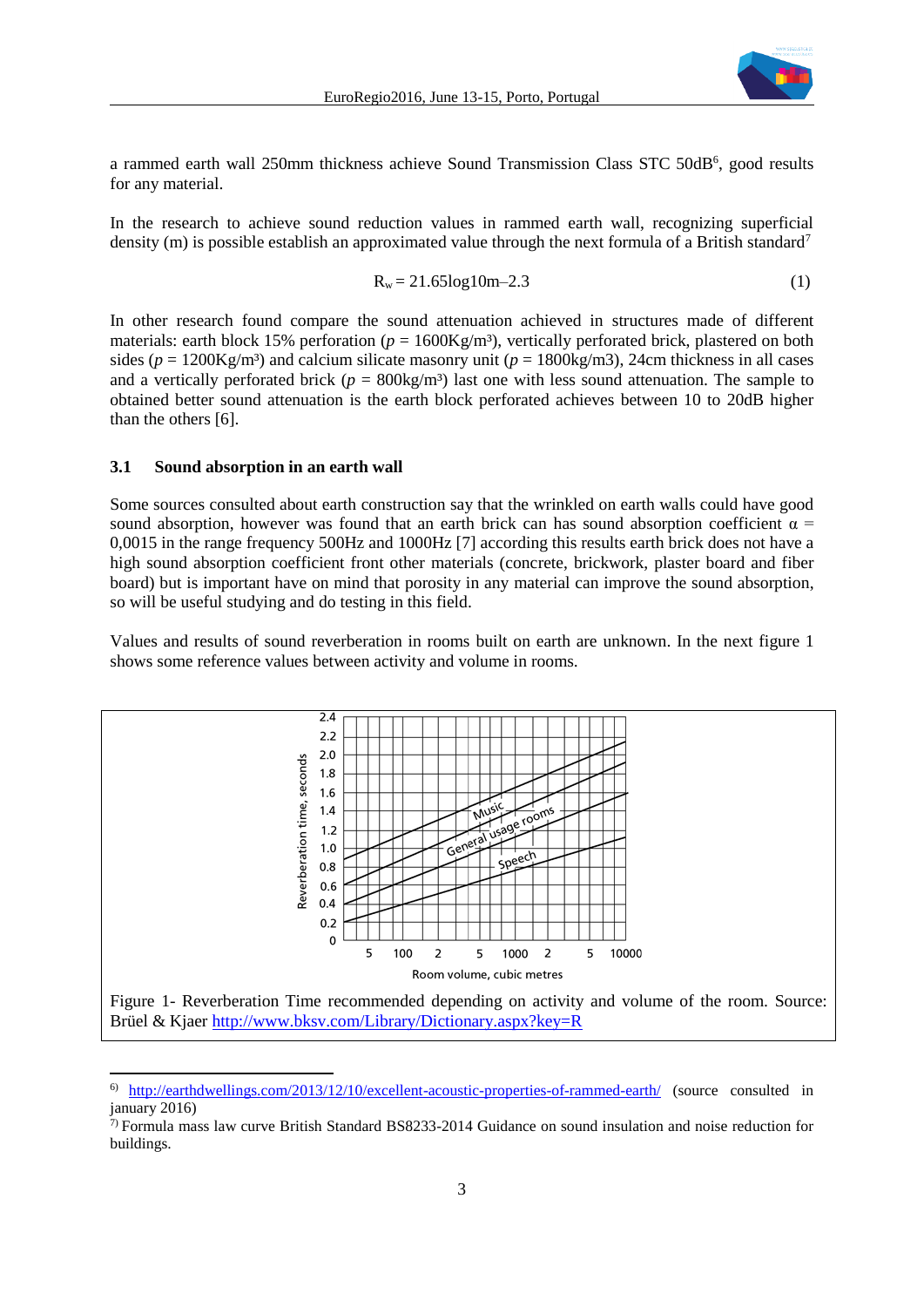

### **4 Room characterization**

The houses where were carried out testing have been restored through the time and have suffered some modification in the original construction, the house Casa Samano only preserved the front part and the façade in earth walls while the house Casa de La Independencia preserved mostly the original enclosure in earth walls.

#### **4.1 Room N<sup>o</sup> 1 Casa Samano**

The testing room is an exhibition hall rectangular 23,53 x 4,90mts 115,29m² is localized in the second floor of the house (see figure 2). The room has two heights 3,18mts and 4,43mts because the ceiling is an isosceles trapezoid 33,45m<sup>3</sup>, the room has 400,10 m<sup>3</sup>. In the west side it has 5 openings, four double doors 1,23mts width x 2,20 height and one window 1,15mts width x 1,30mts height, to the outward balconies on west façade, in the south side it has one opening 1,20mts width x 2,45mts height this is a double door to outward balcony on south façade (see figure 4). In the east side has 4 openings: a double door 1,70mts width x 2,20mts height, to a small adjacent room and the other openings, 3 double doors 1,23mts width x 2,20mts height, 1,45mts width x 2,20mts height and 1,38mts width x 2,20mts height, these doors communicate the balcony on principal courtyard.

The room is built in the raw earth techniques adobe and tapial 0,70mts thickness. The doors made of wood 4cm thickness and glass with shutters in the glass part, in the room there is wooden floor. The ceiling is wooden structure by round profiles 8cm diameter localized each 55 – 60cm approximately. Along the room there are three wooden porticos built afterwards as roof support (see figure 3).



blue. Source: Corporación La Candelaria.



Figure 3- Inside Room Nº 1 Casa Samano Source: Own file Andrea Niampira Daza



Figure 4 – Façade outside the Room  $N^{\circ}$  1 Casa Samano. Source: own file Andrea Niampira

Daza.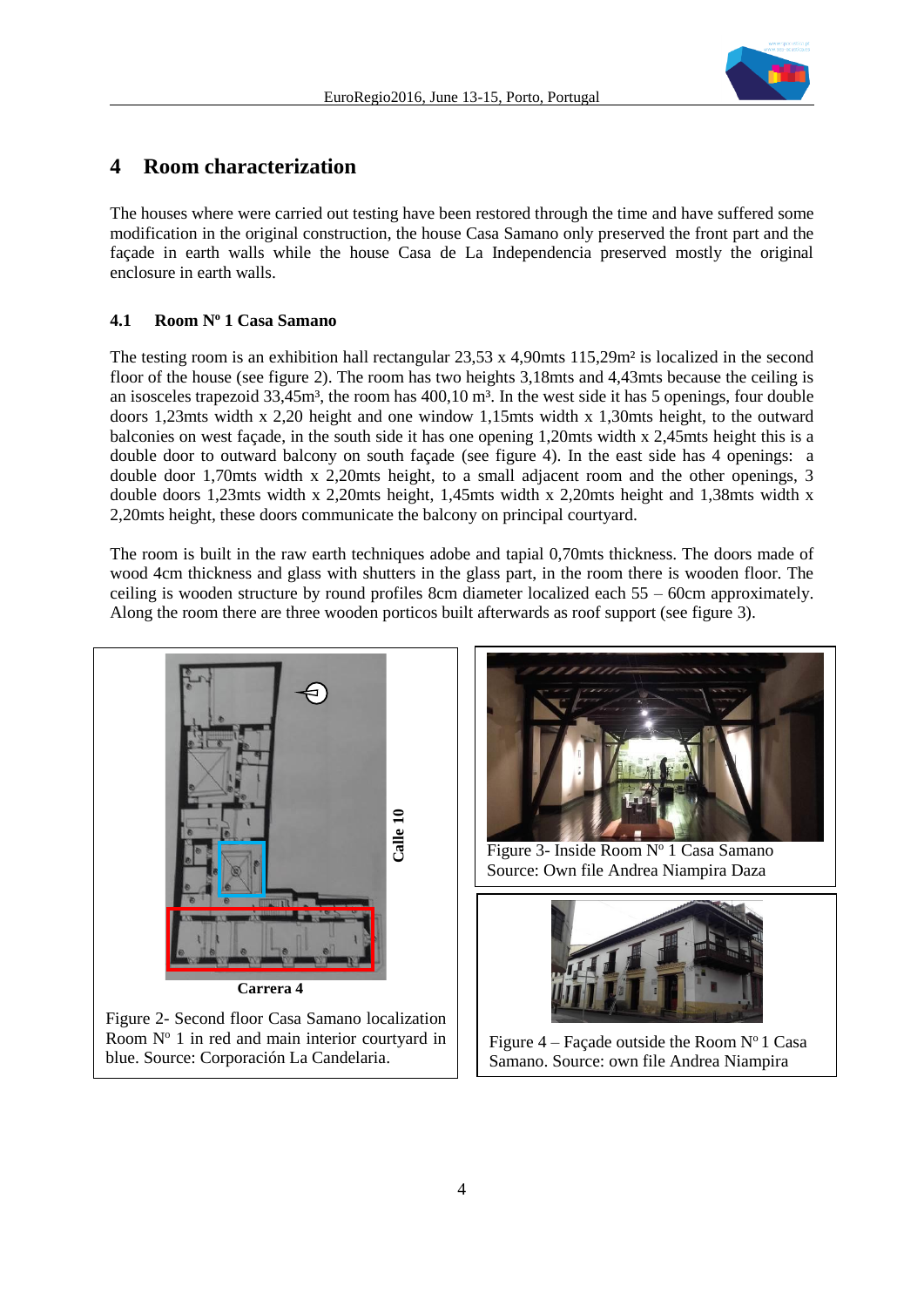

### **4.2 Room N<sup>o</sup> . 2 Casa de La Independencia**

The testing room is used as classroom to workshop localized in the first floor of the house (see figure 5) it is mainly square 5,10 x 4,70mts in plant and 3,29 height, the ceiling is flat. The room surface is 23,97m2 and 78,86m<sup>3</sup> volume. Inside there are 3 openings, one double door 1,66mts width x 2,27mts height localized on the east side of courtyard, in the west side of room there are two closed windows (see figure 6), both of 0,96mts width and different heights 1,70mts and 1,90mts.

Inside room only two walls (east and northwest) are made of adobe and tapial raw earth techniques 0,80 thickness, the adjacent walls are made of different materials, one is a double dry wall (north) and the other one is a masonry brick wall (south). The door 0,4cm thickness made of wood, the glass windows 3mm, the floor has tablets clay and the ceiling is made of timber and profiles wood 5cm x 5cm.



Figure 5 - First floor Casa de La Independencia Room  $N^{\circ}$  2 localization in red and main interior courtyard in blue. Source: Corporación La Candelaria.



Figure 7 – Main interior courtyard. Source: Own file Andrea Niampira Daza.



Figure 6- Inside Room Nº 2 Casa de La independencia. Source: Own file Andrea Niampira Daza.



Figure 8 – Façade Casa La Independencia. Source: Own file Andrea Niampira Daza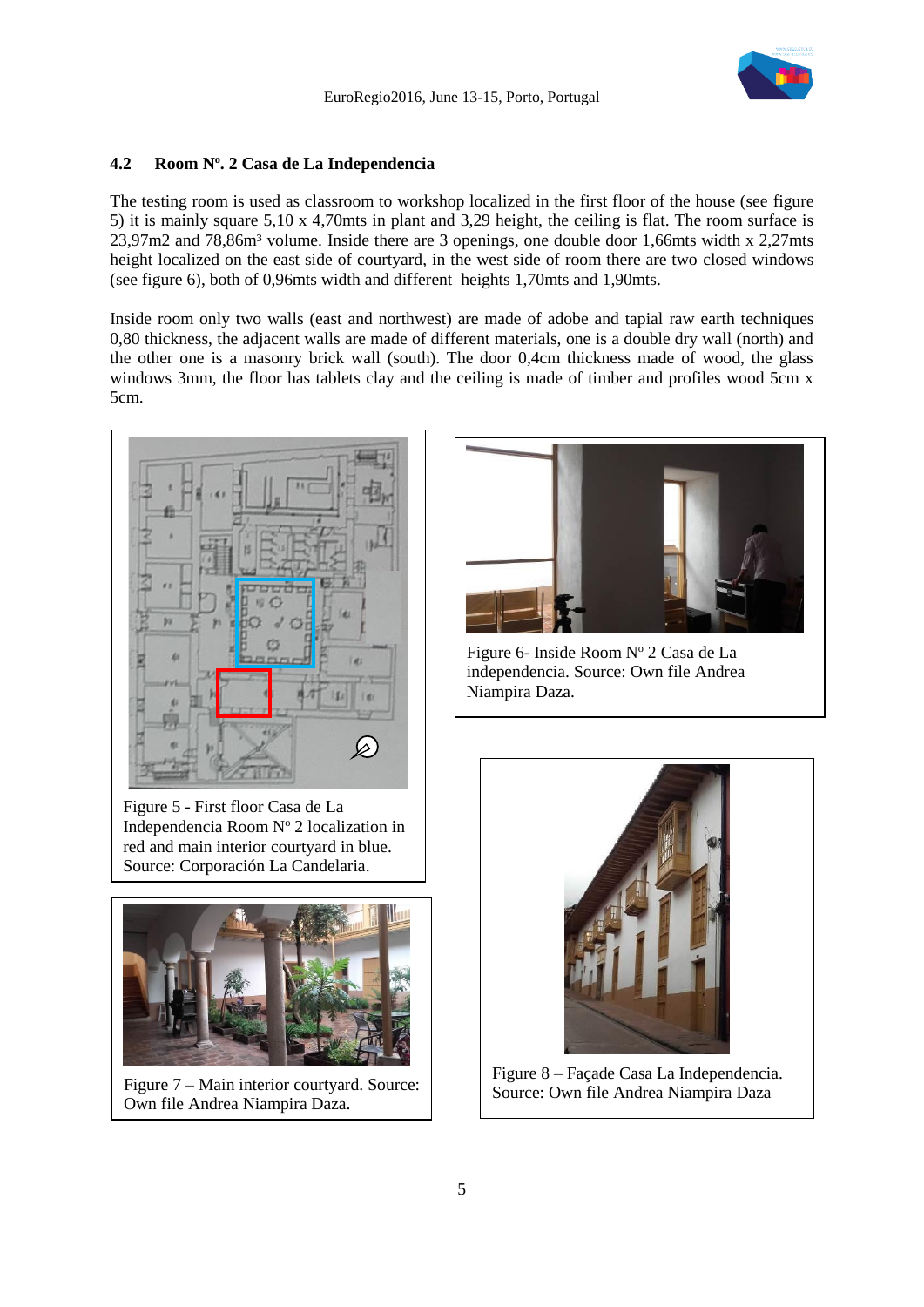

### **5 Testing and results**

Were carried out the acoustic measurement of reverberation time RT and transmission loss TL in Room No 1 and Room No 2, which have different shape, materials and volume. The testing were done in April 06 of 2016 according the acoustic standards [8] to measure façades and rooms on-site. In the table 1 measuring equipment use relate.

| <b>EQUIPMENT</b>                                                                                                                                        | <b>BRAND</b>     | <b>REFERENCE</b> | <b>QUANTITY</b> |
|---------------------------------------------------------------------------------------------------------------------------------------------------------|------------------|------------------|-----------------|
| <b>Measuring Microphone</b>                                                                                                                             | Behringer        | <b>ECM8000</b>   | $\overline{2}$  |
| <b>Sound Meter Spectrum analyzer Class II software</b><br>Svantek to download the results.                                                              | Svantek          | 943A             | $\overline{2}$  |
| Pistonphone calibrator 94dB -114dB                                                                                                                      | Svantek          | <b>SV 30A</b>    |                 |
| Speaker 12", 1000 watts power. Amplifier class D.<br>Range frequencies from 43Hz to 20kHz. Maximum<br>level 135dB.                                      | Electro<br>Voice | $ETx-12P$        |                 |
| <b>Dodecahedron</b> Omnidirectional sound source.<br>Range from 50Hz to 16kHz. Source maximum<br>121dB during 2 minutes and 116dB during 15<br>minutes. | Svantek          | Osource          |                 |
| <b>Interface</b> Convert analogous and digital signal. 18<br>input and 8 output. Phantom power in channels.<br>24 bits sampling frequency 96 kHz.       | Focusrite        | Scarlett 18i8    |                 |

Table 1- Equipment used in testing of Room  $N^{\circ}$  1 and Room  $N^{\circ}$ .2

### **5.1 Measured background sound Room N<sup>o</sup> 1 and Room N<sup>o</sup>2**

To the background noise calculation of the Room No 1 Casa Samano were taken 3 measures in different positions having points on the side ends and in the center inside the room, the intervals of measuring were 5 minutes to have 15 minutes and calculate background noise equivalent (Leq). (see table 2). In the Room  $N^{\circ}$  2 Casa de La Independencia were taken 2 positions with same configuration and intervals of 5 minutes (see table 3).

| Table 2 – Background noise measured Room No 1 |  |  |  |  |
|-----------------------------------------------|--|--|--|--|
|-----------------------------------------------|--|--|--|--|

| Equivalent level (Leq) Room $N^{\circ}$ 1 |       |  |  |  |
|-------------------------------------------|-------|--|--|--|
| <b>Position microphone</b>                | (dBA) |  |  |  |
|                                           | 45,1  |  |  |  |
|                                           | 44,4  |  |  |  |
|                                           | 46,6  |  |  |  |
| <b>LeqT</b>                               |       |  |  |  |

Table 3 - Background noise measured Room No 2

| Equivalent level (Leq) Room No 2 |       |  |  |  |
|----------------------------------|-------|--|--|--|
| <b>Position microphone</b>       | (dBA) |  |  |  |
|                                  |       |  |  |  |
|                                  |       |  |  |  |
| LeqT                             |       |  |  |  |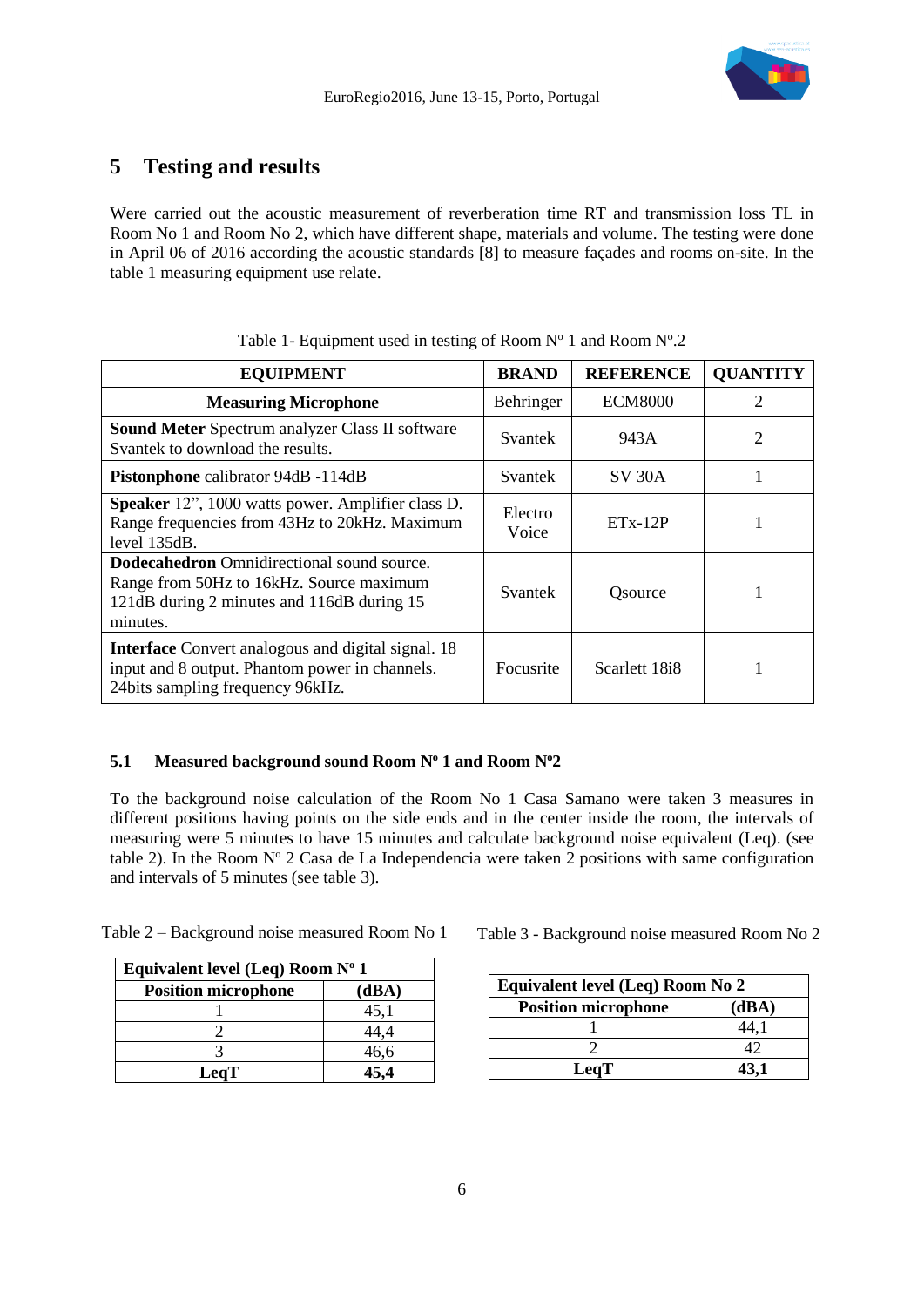

### **5.2 Reverberation time measuring Room N<sup>o</sup> 1 Casa Samano**

Was used the omnidirectional noise source 1,50m height from the floor and three positions of dodecahedron on the side ends and in the center of room, in every position of sound source were taken 4 points to measuring without repetition of positions and taking into account the critical distance of omnidirectional source. Was analyzed a T30 coefficient where the omnidirectional source should be 45dB above the background noise level and guarantee a reasonable difference to calculation the reverberation time. The critical distance was calculate according the room dimensions.

Length = 23,53m  
\nwidth = 4,90m  
\nCeiling height n°1 = 3,18  
\nCeiling height n°2 = 4,43m  
\nVolume 1 = 400,10  
\nVolume 2 = 33,45  
\n
$$
(2)
$$

where

Samano

*dmin* = Critical distance or minimum separation between microphone and sound source to avoid the influence of sound direct.

 $V =$ Room volume m<sup>3</sup>

 $c =$  Sound velocity m/s

 $T =$  Estimated reverberation time in seconds expected.

In Room  $N^{\circ}$  1 the critical distance calculated = 1,76mts with a reverberation time =1,5 sec estimated and 344m/s sound velocity.

RT the measuring was carried out by EASERA software generating an omnidirectional sound source Sine Sweep frequency at a short interval. To analyze a source T30 was calibrated 96,6dB above the background noise level of 45dB. In the next tables (Table 4 and Table 5) is show the results obtained.

Casa Samano

| <b>Reverberation time Room 1</b> |                        |  |  |  |
|----------------------------------|------------------------|--|--|--|
| Frequency [Hz]                   | T30 $(1/1$ octave) sec |  |  |  |
| 125                              | 0,13                   |  |  |  |
| 250                              | 0,39                   |  |  |  |
| 500                              | 0,32                   |  |  |  |
| 1000                             | 0,32                   |  |  |  |
| 2000                             | 0,36                   |  |  |  |
| 4000                             | 0,39                   |  |  |  |
| 8000                             | 0,47                   |  |  |  |

Table  $4 - RT$  results Room  $N^{\circ}$  1 Casa



Table 5 – Graph results RT by frequencies Room No. 1

The T30<sub>mid</sub> obtained for Room N° 1 is 0,32 sec in range frequencies 500Hz and 1000Hz.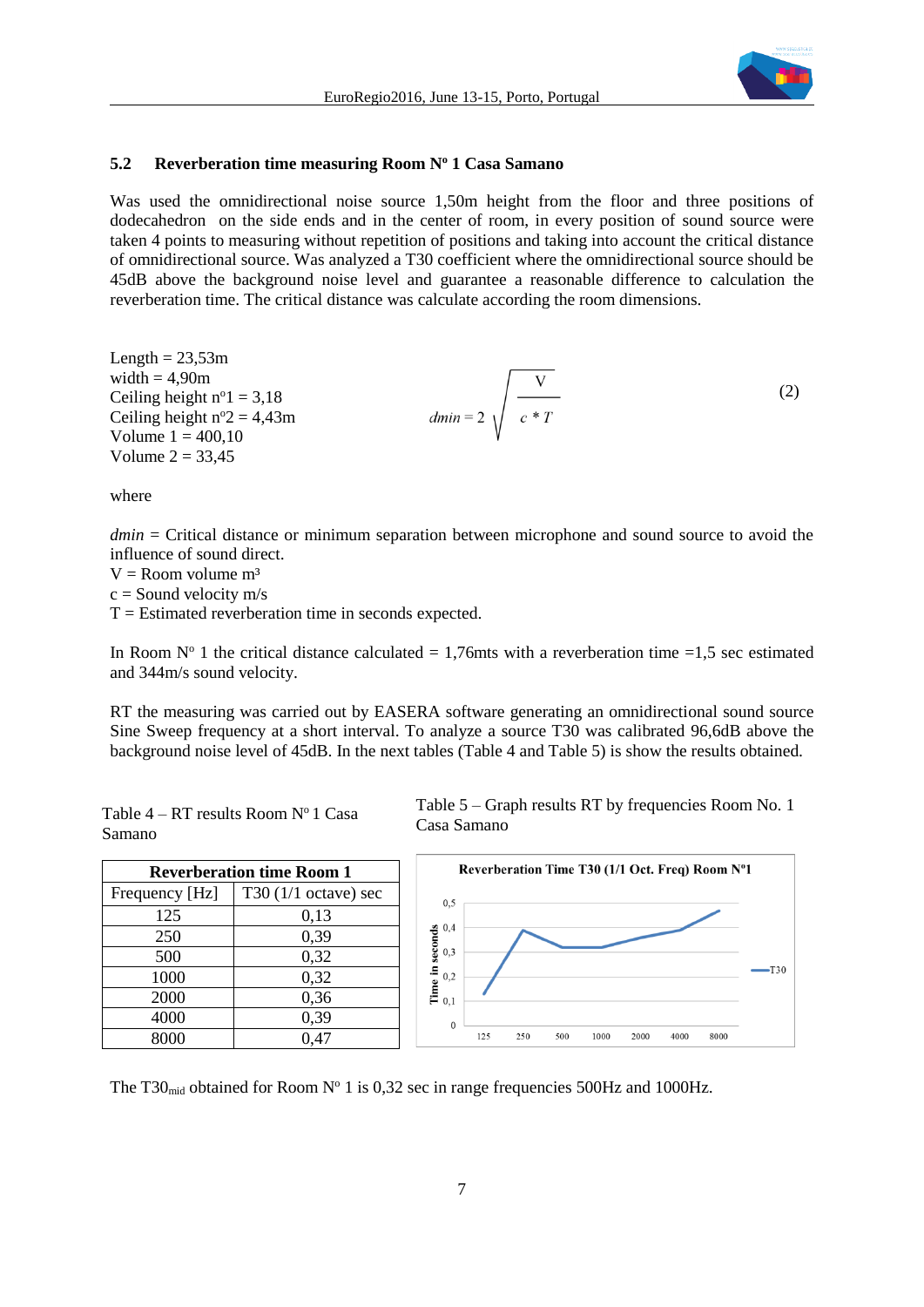

### **5.2.1 Transmission loss TL Room N<sup>o</sup> 1 Casa Samano**

Following the ISO standard for on-site measurements given the RT and sound absorber area. To calculate TL was used the speaker method as noise source located in the floor outside with an angle  $+/-45^{\circ}$  guarantee the speaker noise exterior level above 6dB of the background noise level. The results shows below in Different Levels Normalization obtained a Sound Transmission Class STC 41dB.

Table 6 – Different levels normalization result Room  $N^{\circ}$  1

Table 7 – Sound Transmission Class result Room  $N^{\circ}$  1

| Frequency[Hz]        | $D2mn$ , $T$ | <b>Frequency</b> [Hz] | curve STC |
|----------------------|--------------|-----------------------|-----------|
| $(1/3 \text{ Oct.})$ |              | $(1/3 \text{ Oct.})$  |           |
| 100                  | 0,1          | 100                   | 22        |
| 125                  | 11,1         | 125                   | 25        |
| 160                  | 11,7         | 160                   | 28        |
| 200                  | 14,7         | 200                   | 31        |
| 250                  | 15,3         | 250                   | 34        |
| 315                  | 18.3         | 315                   | 37        |
| 400                  | 18,6         | 400                   | 40        |
| 500                  | 23,1         | 500                   | 41        |
| 630                  | 24,0         | 630                   | 42        |
| 800                  | 23,9         | 800                   | 43        |
| 1000                 | 25,1         | 1000                  | 44        |
| 1250                 | 23,1         | 1250                  | 45        |
| 1600                 | 21,6         | 1600                  | 45        |
| 2000                 | 21,4         | 2000                  | 45        |
| 2500                 | 22,6         | 2500                  | 45        |
| 3150                 | 24,5         | 3150                  | 45        |

Table 8 – Graph results STC and D2mn,T curve Room Nº 1



#### **5.3 Reverberation time measuring Room N<sup>o</sup> 2 Casa La Independencia**

The procedure was similar to that carried out in Room  $N<sup>o</sup>$  1 but in this case were measured only two positions of the sound source, on the sides end and in the center. In each position were measured four points without repetition microphone positions and considering the critical distance of 1,38m according to the equation (1) and the room dimensions 5,10mts length, 4,70mts width, 3,44mts height.

To analyze T30 was calibrate 91,2dB above the background noise level of 43dB. In the next tables (see Table 9 and Table 10) is show the results obtained.

| Table 9- RT results Room N° 2 Casa de |  |
|---------------------------------------|--|
| La Independencia                      |  |

| <b>Reverberation time Room 2</b> |                                |  |  |
|----------------------------------|--------------------------------|--|--|
| Frequency [Hz]                   | T30 $(1/1 \text{ octave})$ seg |  |  |
| 125                              | 0,75                           |  |  |
| 250                              | 1,18                           |  |  |
| 500                              | 1,46                           |  |  |
| 1000                             | 1,06                           |  |  |
| 2000                             | 0,91                           |  |  |
| 4000                             | 0,85                           |  |  |
| 8000                             | 0,53                           |  |  |

Table 10 - Graph results RT by frequencies Room  $N^{\circ}$  2 Casa de La Independencia

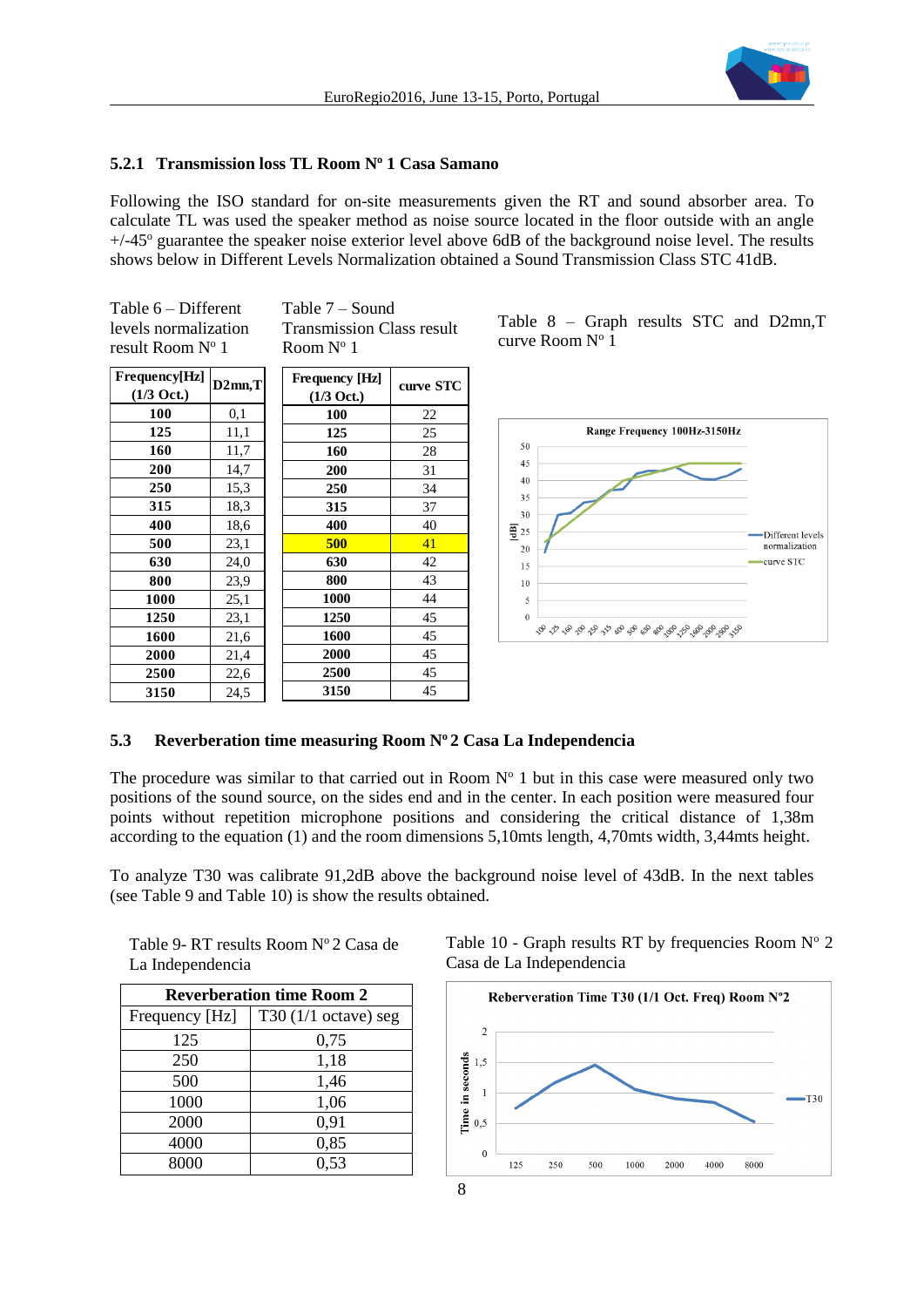

The T30<sub>mid</sub> obtained for Room N° 2 is 1,26 sec in range frequencies 500Hz and 1000Hz.

### **5.3.1 Transmission Loss TL Room N<sup>o</sup> 2 Casa La Independencia**

Following the ISO standard for on-site measurements given the RT and sound absorber area. To calculate TL was used the speaker method as noise source located in the floor outside with an angle  $+/-45^{\circ}$  guarantee the speaker noise exterior level above 6dB of the background noise level. The results shows below in Different Levels Normalization (see Table 11) obtained a Sound Transmission Class STC 35dB. (see Table 12)

Table 11– Different levels normalization result Room Nº 2

Table 12– Sound Transmission Class result Room N° 2

| Frequency[Hz]        | $D2mn$ , $T$ | Frequency[Hz]        | <b>Curve STC</b> |
|----------------------|--------------|----------------------|------------------|
| $(1/3 \text{ Oct.})$ |              | $(1/3 \text{ Oct.})$ |                  |
| 100                  | 20,7         | 100                  | 16               |
| 125                  | 22,9         | 125                  | 19               |
| 160                  | 24,6         | 160                  | 22               |
| 200                  | 26           | 200                  | 25               |
| 250                  | 24,8         | 250                  | 28               |
| 315                  | 25,1         | 315                  | 31               |
| 400                  | 25,1         | 400                  | 34               |
| 500                  | 27,4         | 500                  | 35               |
| 630                  | 27,1         | 630                  | 36               |
| 800                  | 29           | 800                  | 37               |
| 1000                 | 29,4         | 1000                 | 38               |
| 1250                 | 28,7         | 1250                 | 39               |
| 1600                 | 28,6         | 1600                 | 39               |
| 2000                 | 28           | 2000                 | 39               |
| 2500                 | 27,8         | 2500                 | 39               |
| 3150                 | 29,6         | 3150                 | 39               |

Table 13 – Graph result STC and D2mn,T curve Room N°



# **6 Conclusions**

This is the first acoustic measurement campaign conducted in the research project of acoustic performance of four raw earth techniques used in Colombia. The rooms tested have different characteristics of shape, volume and materials so the results are not comparable among them however is possible analyze the result of sound absorption that can offer each room according the reverberation times obtained.

In Room  $N^{\circ}$  1 Casa Samano was obtained  $RT_{mid}$  0,32sec this value is a great result compared to the volume of the room 400,10m³, considering that the recommended minimum values for a conference room with a similar volume is around 0,6sec so the high absorption capacity in room most likely due to the shape, length, width, height of enclosure, the isosceles trapezoidal ceiling and materials in room, where wood and earth walls predominates observed.

In Room N° 2 Casa de La Independencia was obtained  $RT_{mid}$  1,26sec this value is higher than the optimum minimum 0,4sec for a similar volume 82,45m<sup>3</sup>, the highest values are in the middle range frequencies about 500Hz possibly due for the relationship in shape, length, width, height and the